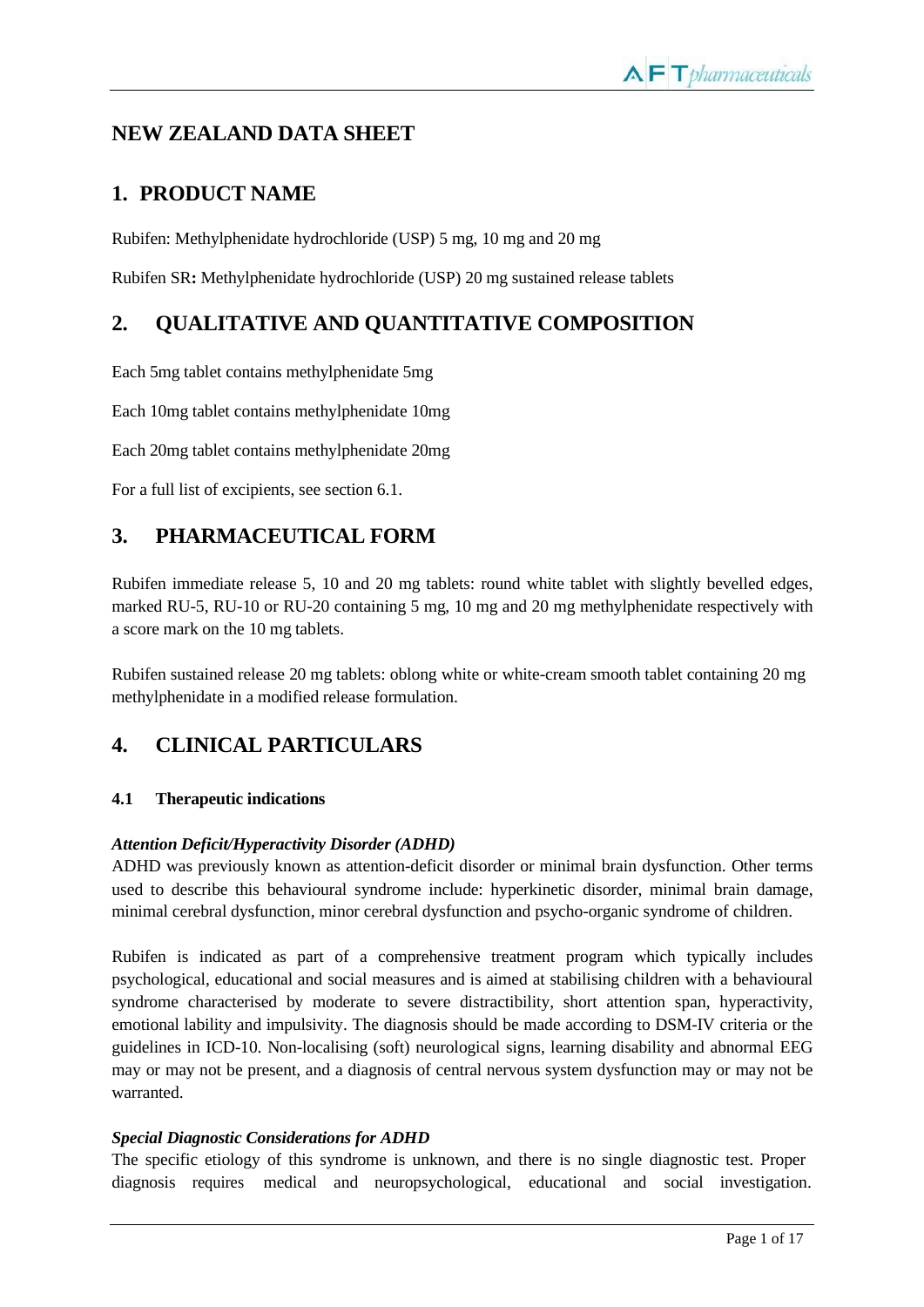Characteristics commonly reported include: history of short attention span, distractibility, emotional lability, impulsivity, moderate to severe hyperactivity, minor neurological signs and abnormal EEG. Learning may or may not be impaired. The diagnosis must be based upon a complete history and evaluation of the child and not solely on the presence of one or more of these characteristics. Drug treatment is not indicated in all children with this syndrome. Stimulants are not indicated in children with symptoms secondary to environmental factors (child abuse in particular) and/or primary psychiatric disorder, including psychosis. Appropriate educational placement is essential, and psychosocial intervention is generally necessary. Where remedial measures alone prove insufficient, the decision to prescribe a stimulant must be based on rigorous assessment of the severity of the child's symptoms.

# *Narcolepsy*

Symptoms include daytime sleepiness, inappropriate sleep episodes, and sudden loss of voluntary muscle tone.

#### **4.2 Dosage and method of administration**

#### *Dose titration*

Careful dose titration is necessary at the start of treatment with methylphenidate. Dose titration should be started at the lowest possible dose.

Other strengths of this medicinal product and other methylphenidate-containing products may be available.

The maximum daily dosage of methylphenidate is 60 mg.

#### *Immediate release tablets*

The dosage of Rubifen should be individualised according to the patient's clinical needs and responses. Do not halve tablets. Dose equivalence when the tablet is divided has not been established.

In the treatment of ADHD, an attempt should be made to time administration to coincide with the periods of greatest academic, behavioural and social stress.

Rubifen should be started at a low dose, with increments at weekly intervals. Daily doses above 60 mg are not recommended.

If symptoms do not improve after dose titration over a period of one month, the drug should be discontinued.

If symptoms worsen or other adverse effects occur, the dosage should be reduced or, if necessary, the drug discontinued.

If the effect of the drug wears off too early in the evening, disturbed behaviour and/or inability to go to sleep may recur. A small evening dose of the normal tablet or an afternoon dose of the SR tablet may help to solve this problem.

Rubifen should be discontinued periodically to assess the child's condition. Improvement may continue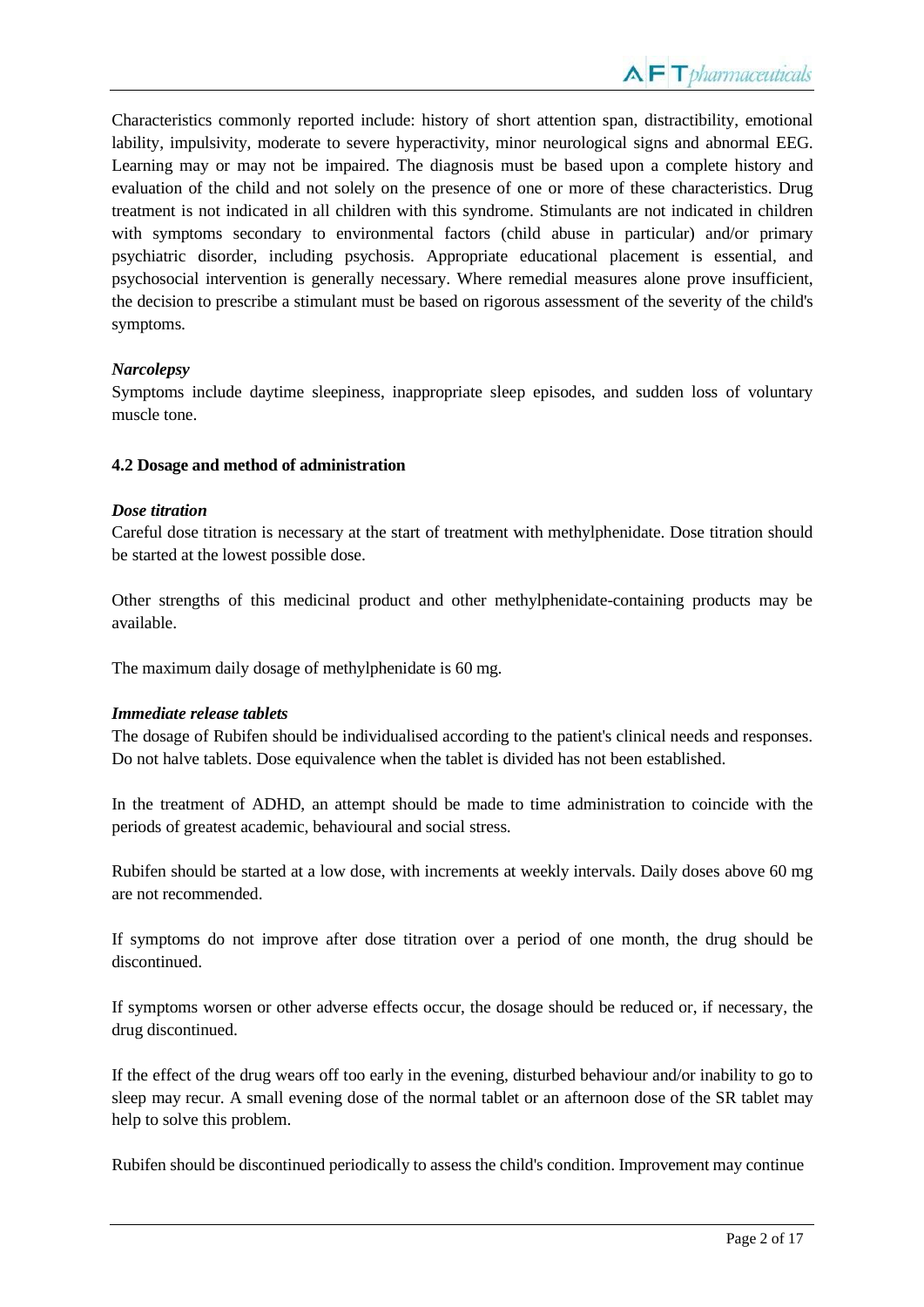when the drug is temporarily or permanently discontinued.

Drug treatment should not, and need not, be indefinite. It can usually be discontinued during or after puberty. However, ADHD may continue into adulthood and treatment with Rubifen may be beneficial to those patients after puberty.

#### *Pre-treatment screening*

Prior to prescribing, it is necessary to conduct a baseline evaluation of a patient's cardiovascular status including blood pressure and heart rate. A comprehensive history should document concomitant medications, past and present co-morbid medical and psychiatric disorders or symptoms, family history of sudden cardiac/unexplained death and accurate recording of pre-treatment height and weight on a growth chart (see sections 4.3 and 4.4)

#### *Ongoing monitoring*

Growth, psychiatric and cardiovascular status should be continuously monitored (see also Section 4.4).

Blood pressure and pulse should be recorded on a centile chart at each adjustment of dose and then at least every 6 months;

Height, weight and appetite should be recorded at least 6 monthly with maintenance of a growth chart;

Development of de novo or worsening of pre-existing psychiatric disorders should be monitored at every adjustment of dose and then least every 6 months and at every visit.

Patients should be monitored for the risk of diversion, misuse and abuse of methylphenidate.

# *Long-term (more than 12 months) use in children and adolescents*

The safety and efficacy of long term use of methylphenidate has not been systematically evaluated in controlled trials. Methylphenidate treatment should not and need not, be indefinite. Methylphenidate treatment is usually discontinued during or after puberty. The physician who elects to use methylphenidate for extended periods (over 12 months) in children and adolescents with ADHD should periodically re-evaluate the long term usefulness of the drug for the individual patient with trial periods off medication to assess the patient's functioning without pharmacotherapy. It is recommended that methylphenidate is de-challenged at least once yearly to assess the child's condition (preferable during times of school holidays). Improvement may be sustained when the drug is either temporarily or permanently discontinued.

# *Dose reduction and discontinuation*

Treatment must be stopped if the symptoms do not improve after appropriate dosage adjustment over a one-month period. If paradoxical aggravation of symptoms or other serious adverse events occur, the dosage should be reduced or discontinued.

In the treatment of narcolepsy, the usual oral dose is 20 to 30 mg daily in divided doses, normally 30 to 45 minutes before meals, but the effective dose may range from 10 to 60 mg daily.

In hyperactivity disorders in children aged 6 years and over, the usual initial dose is 5 mg once or twice daily by mouth, increased if necessary by 5 to 10 mg at weekly intervals to a maximum of 60 mg daily in divided doses. Methylphenidate maybe given before breakfast and lunch. A later dose may be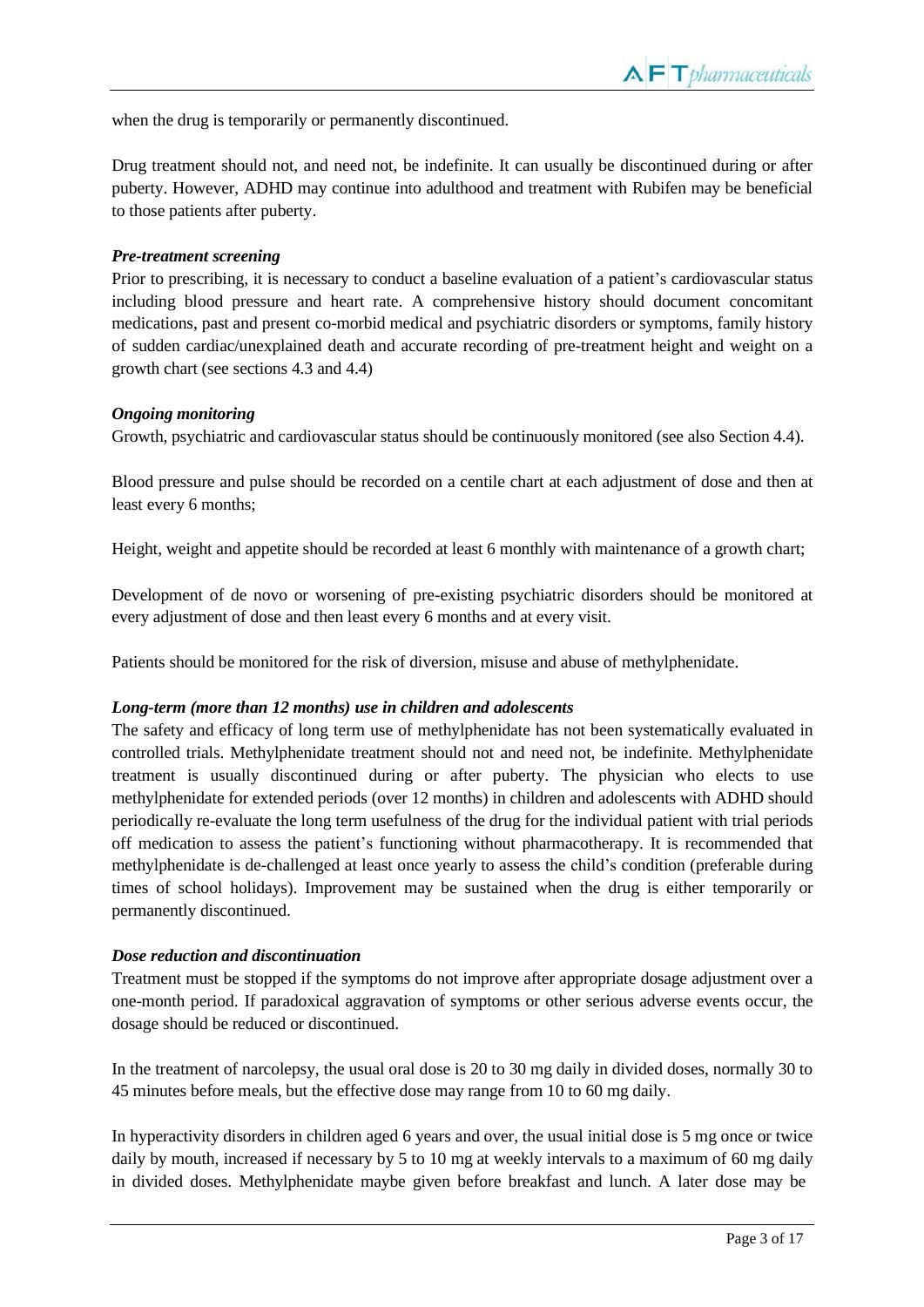considered if the effect wears off in the evening causing rebound hyperactivity.

#### *Sustained release tablets*

Rubifen SR Tablets have a duration of action of about 8 hours. They may therefore be used when a prolonged effect is desired exceeding the duration of action of conventional Rubifen tablets. Rubifen SR tablets must be swallowed whole and never crushed or chewed. Rubifen SR tablets should not be split or divided. They should be taken after meals, preferably after a substantial breakfast (see Section 5.2) for maximum duration of effect.

It may be necessary to use a combination of the standard immediate release and SR tablets in some patients to achieve the optimal clinical response. As the duration of action of Rubifen SR tablets is variable from patient to patient, it may not be possible to avoid administration of a Rubifen dose during the middle part of the day in all patients. The total absorption and duration of action of Rubifen SR tablets are maximised when it is taken with a meal.

The total daily dose should be similar to that required if the immediate formulation is used. In the fasted state, Rubifen SR 20 mg gives similar blood concentration to that expected following two Rubifen 10 mg immediate release tablets (with the second being taken four hours after the first).

#### **4.3 Contraindications**

- Hypersensitivity to methylphenidate or to any of the excipients
- Anxiety, tension
- Agitation
- Hyperthyroidism
- Pre-existing cardiovascular disorders including severe hypertension, angina, arterial occlusive disease; heart failure, haemodynamically significant congenital heart disease, cardiomyopathies, myocardial infarction, potentially life-threatening arrhythmias and channelopathies (disorders caused by the dysfunction of ion channels)
- During treatment with monoamine oxidase (MAO) inhibitors, or within a minimum of 2 weeks of discontinuing those drugs, due to risk of hypertensive crisis (see Section 4.5)
- Glaucoma
- Phaeochromocytoma
- Diagnosis or family history of Tourette's syndrome.

#### **4.4 Special warnings and precautions for use**

Treatment with Rubifen is not indicated in all cases of Attention-Deficit/Hyperactivity disorder, and should be considered only after detailed history-taking and evaluation. The decision to prescribe Rubifen should depend on an assessment of the severity of symptoms and their appropriateness to the child's age, and not simply on the presence of one or more abnormal behavioural characteristics. Where these symptoms are associated with acute stress reactions, treatment with Rubifen is usually not indicated.

#### *Cardiovascular*

Pre-existing Structural Cardiac Abnormalities or Other Serious Heart Problems Sudden death has been reported in association with the use of stimulants of the central nervous system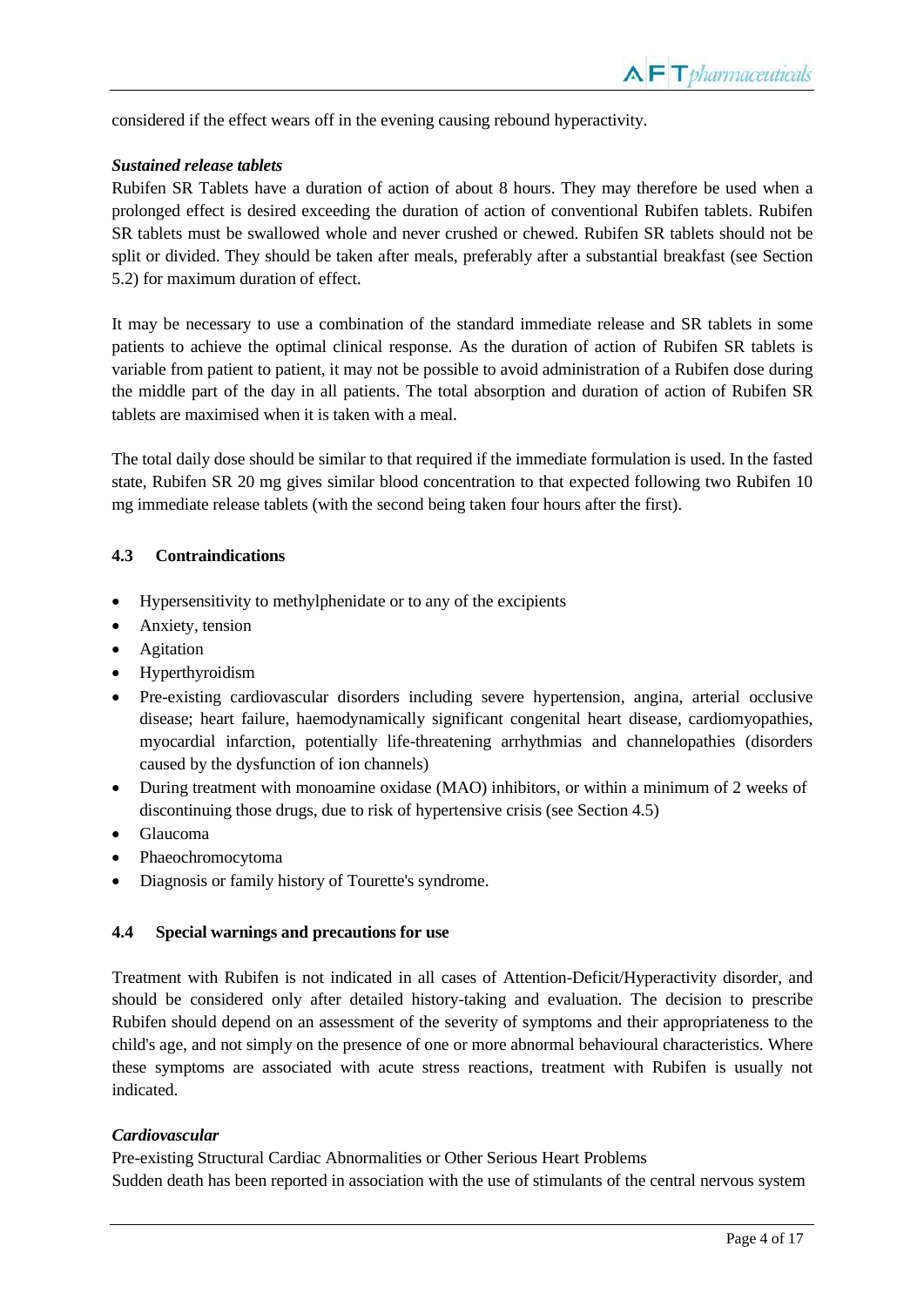at usual doses in patients with structural cardiac abnormalities or other serious problems. A causal relationship with stimulant products has not been established since some of these conditions alone may carry an increased risk of sudden death. Stimulant products generally should not be used in patients with known structural cardiac abnormalities or other serious cardiac disorders that may increase the risk of sudden death due to sympathomimetic effects of a stimulant drug. Before initiating Rubifen treatment, patients should be assessed for pre-existing cardiovascular disorders and a family history of sudden death and ventricular arrhythmia (see Section 4.2).

#### *Cardiovascular Conditions*

Rubifen is contraindicated in patients with severe hypertension (see Section 4.3). Methylphenidate increases heart rate and systolic and diastolic blood pressure. Therefore, caution is indicated in treating patients whose underlying medical conditions might be compromised by increases in blood pressure or heart rate, e.g., those with pre-existing hypertension. Severe cardiovascular disorders are contraindicated (see Section 4.3).

Blood pressure should be monitored at appropriate intervals in all patients taking Rubifen, especially those with hypertension. Patients who develop symptoms suggestive of cardiac disease during Rubifen treatment should undergo a prompt cardiac evaluation.

#### *Misuse and Cardiovascular Events*

Misuse of stimulants of the central nervous system, including Rubifen, may be associated with sudden death and other serious cardiovascular adverse events.

#### *Cerebrovascular*

# *Cerebrovascular conditions*

Patients with pre-existing central nervous system (CNS) abnormalities, e.g., cerebral aneurysm and/or other vascular abnormalities such as vasculitis or pre-existing stroke should not be treated with Rubifen. Patients with additional risk factors (history of cardiovascular disease, concomitant medications that elevate blood pressure) should be assessed regularly for neurological/psychiatric signs and symptoms after initiating treatment with Rubifen (see above, paragraph on Cardiovascular Conditions and Section 4.5).

#### *Psychiatric*

Co-morbidity of psychiatric disorders in ADHD is common and should be taken into account when prescribing stimulant products. Prior to initiating treatment with Rubifen, patients should be assessed for pre-existing psychiatric disorders and a family history of psychiatric disorders (see Section 4.2).

Treatment of ADHD with stimulant products including Rubifen should not be initiated in patients with acute psychosis, acute mania or acute suicidality. These acute conditions should be treated and controlled before ADHD treatment is considered.

In the case of emergent psychiatric symptoms or exacerbation of pre-existing psychiatric symptoms, Rubifen should not be given to patients unless the benefit outweighs the potential risk.

#### *Psychotic symptoms*

Psychotic symptoms, including visual and tactile hallucinations or mania have been reported in patients administered usual prescribed doses of stimulant products, including Rubifen (see Section 4.8).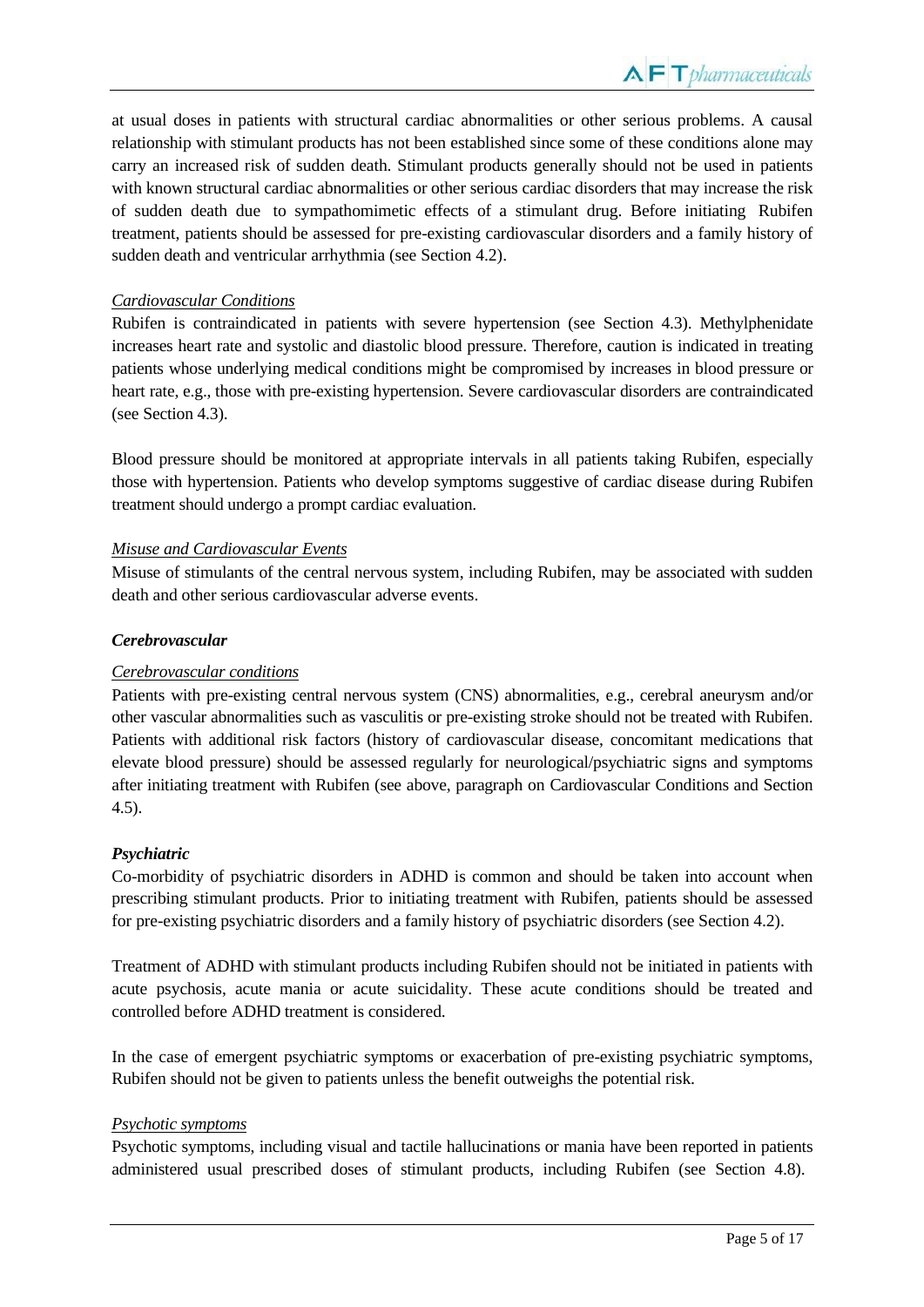Physicians should consider treatment discontinuation.

#### *Aggressive behaviour*

Emergent aggressive behaviour or an exacerbation of baseline aggressive behaviour has been reported during stimulant therapy, including Rubifen. However, patients with ADHD may experience aggression as part of their medical condition. Therefore causal association with treatment is difficult to assess. Physicians should evaluate the need for adjustment of treatment regimen in patients experiencing these behavioural changes, bearing in mind that upwards or downwards titration may be appropriate. Treatment interruption can be considered.

#### *Suicidal tendency*

Patients with emergent suicidal ideation and behaviour during treatment for ADHD should be evaluated immediately by their physician. The physician should initiate appropriate treatment of the underlying psychiatric condition and consider a possible change in the ADHD treatment regimen.

# *Tics*

Methylphenidate is associated with the onset or exacerbation of motor and verbal tics. Worsening of Tourette's syndrome has also been reported (see Section 4.8). Family history should be assessed and clinical evaluation for tics or Tourette's syndrome in patients should precede use of methylphenidate for ADHD treatment. Rubifen is contraindicated in case of diagnosis or family history of Tourette's syndrome (see Section 4.3). Patients should be regularly monitored for the emergence or worsening of tics during treatment with Rubifen.

#### *Serotonin syndrome*

Serotonin syndrome has been reported following co-administration of methylphenidate with serotonergic drugs such as selective serotonin reuptake inhibitors (SSRIs) and serotonin- norepinephrine reuptake inhibitors (SNRIs). The concomitant use of methylphenidate and serotonergic drugs is not recommended as this may lead to the development of serotonin syndrome. The symptoms of serotonin syndrome may include mental status changes (e.g. agitation, hallucinations, delirium, and coma), autonomic instability (e.g. tachycardia, labile blood pressure, dizziness, diaphoresis, flushing, and hyperthermia), neuromuscular symptoms (e.g. tremor, rigidity, myoclonus, hyperreflexia, and incoordination), seizures, and/or gastrointestinal symptoms (e.g. nausea, vomiting, and diarrhoea). Prompt recognition of these symptoms is important so that treatment with methylphenidate and serotonergic drugs can be immediately discontinued and appropriate treatment instituted (see Section 4.5).

# *Priapism*

Prolonged and painful erections, sometimes requiring surgical intervention, have been reported with methylphenidate products in both paediatric and adult patients. Priapism generally developed after some time on the drug, often subsequent to an increase in dose. Priapism has also been reported during a period of drug withdrawal (drug holidays or during discontinuation). Patients who develop abnormally sustained or frequent and painful erections should seek immediate medical attention.

#### *Growth retardation*

Moderately reduced weight gain and slight growth retardation have been reported with the long-term use of stimulants, including Rubifen, in children (see Section 4.8).

Growth should be monitored as clinically necessary during treatment with Rubifen, and patients who are not growing or gaining height or weight as expected may need to have their treatment interrupted.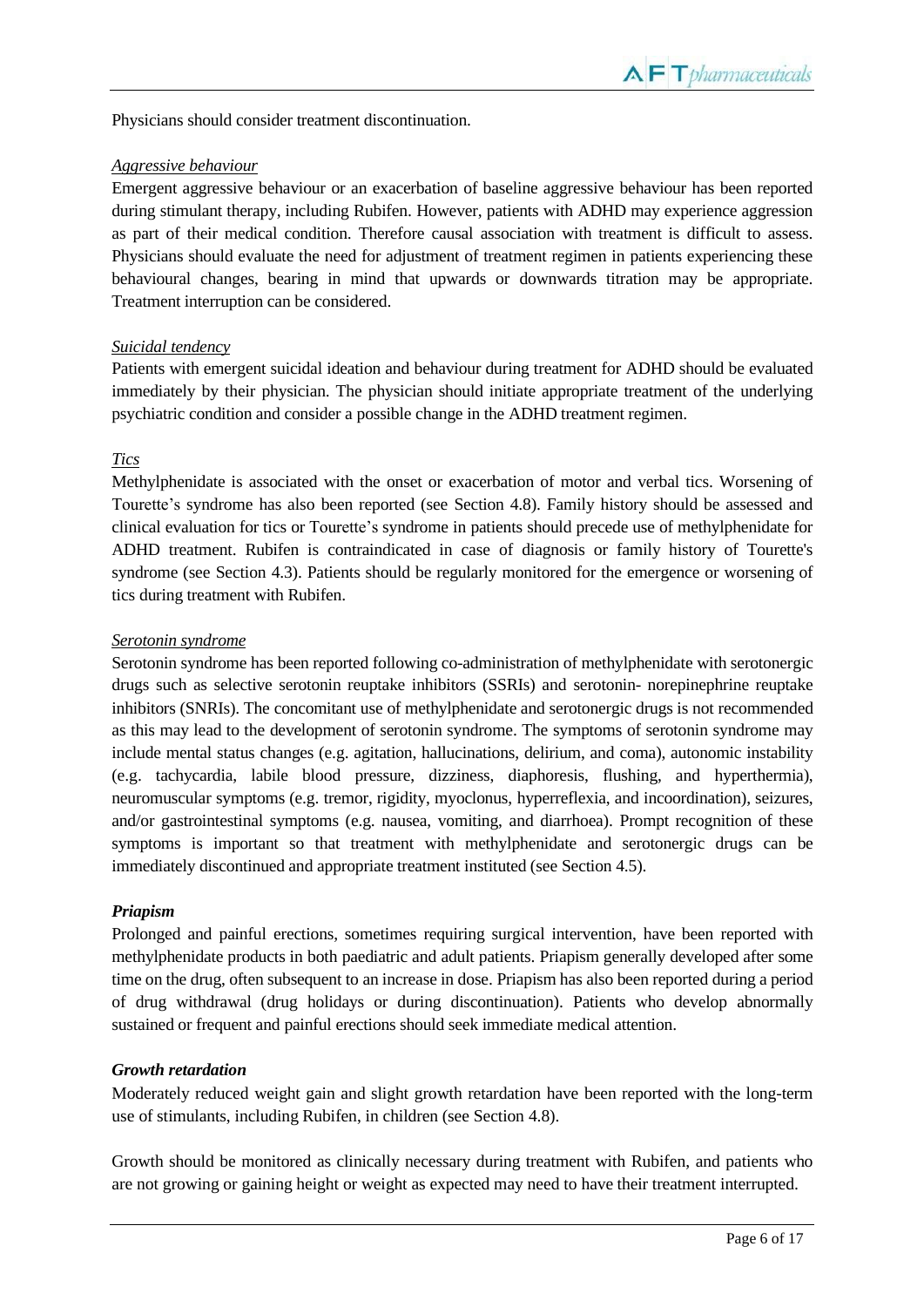# *Seizures*

Rubifen should be used with caution in patients with epilepsy as clinical experience has shown that it can cause an increase in seizure frequency in a small number of such patients. If seizure frequency increases, Rubifen should be discontinued.

# *Drug abuse and dependence*

Chronic abuse of Rubifen can lead to marked tolerance and psychological dependence with varying degrees of abnormal behaviour. Frank psychotic episodes may occur, especially with parenteral abuse. Clinical data indicate that children given Rubifen are not more likely to abuse drugs as adolescents or adults.

Caution is called for in emotionally unstable patients, such as those with a history of drug dependence or alcoholism, because they may increase the dosage on their own initiative.

# *Withdrawal*

Careful supervision is required during drug withdrawal, since this may unmask depression as well as the effects of chronic over activity. Some patients may require long-term follow-up.

# *Haematological effects*

The long-term safety and efficacy profiles of Rubifen are not fully known. Patients requiring longterm therapy should therefore be carefully monitored and complete and differential blood counts and a platelet count performed periodically. In the event of haematological disorders appropriate medical intervention should be considered (see Section 4.8).

# *Paediatric patients (under 6 years of age)*

Methylphenidate should not be used in children under 6 years of age, since safety and efficacy in this age group have not been established.

# *NON-CLINICAL SAFETY DATA*

In a conventional study conducted in young rats, methylphenidate was administered orally at doses of up to 100 mg/kg/day for 9 weeks, starting early in the postnatal period (postnatal day 7) and continuing through sexual maturity (postnatal week 10). When the animals were tested as adults (postnatal weeks 13- 14), decreased spontaneous locomotor activity was observed in males and females previously treated with 50 mg/kg/day or greater, and a deficit in the acquisition of a specific learning task was seen in females exposed to the highest dose of 100 mg/kg/day (about 58-fold higher than the MRHD on a mg/kg basis).

# *Genotoxicity*

With methylphenidate, sister chromatid exchange and chromosome aberrations were elevated in one in vitro study in Chinese Hamster Ovary (CHO) cells. However, no genotoxicity effects were seen in several other assays, including no mutagenic effects in three in vitro tests (Ames reverse mutation test, mouse lymphoma forward mutation test, human lymphocyte chromosome aberration test) and no evidence of clastogenic or aneugenic effects in two in vivo mouse bone marrow (micronucleus tests, at doses up to 250 mg/kg . B6C3F1 mice from the same strain that showed liver tumours in the cancer bioassay were used in one of these studies. Additionally, there was no genotoxic potential as assessed by measuring cII mutations in the liver and micronuclei in peripheral reticulocytes in the Big Blue mouse, micronuclei in peripheral blood reticulocytes, HPRT mutations and chromosomal aberrations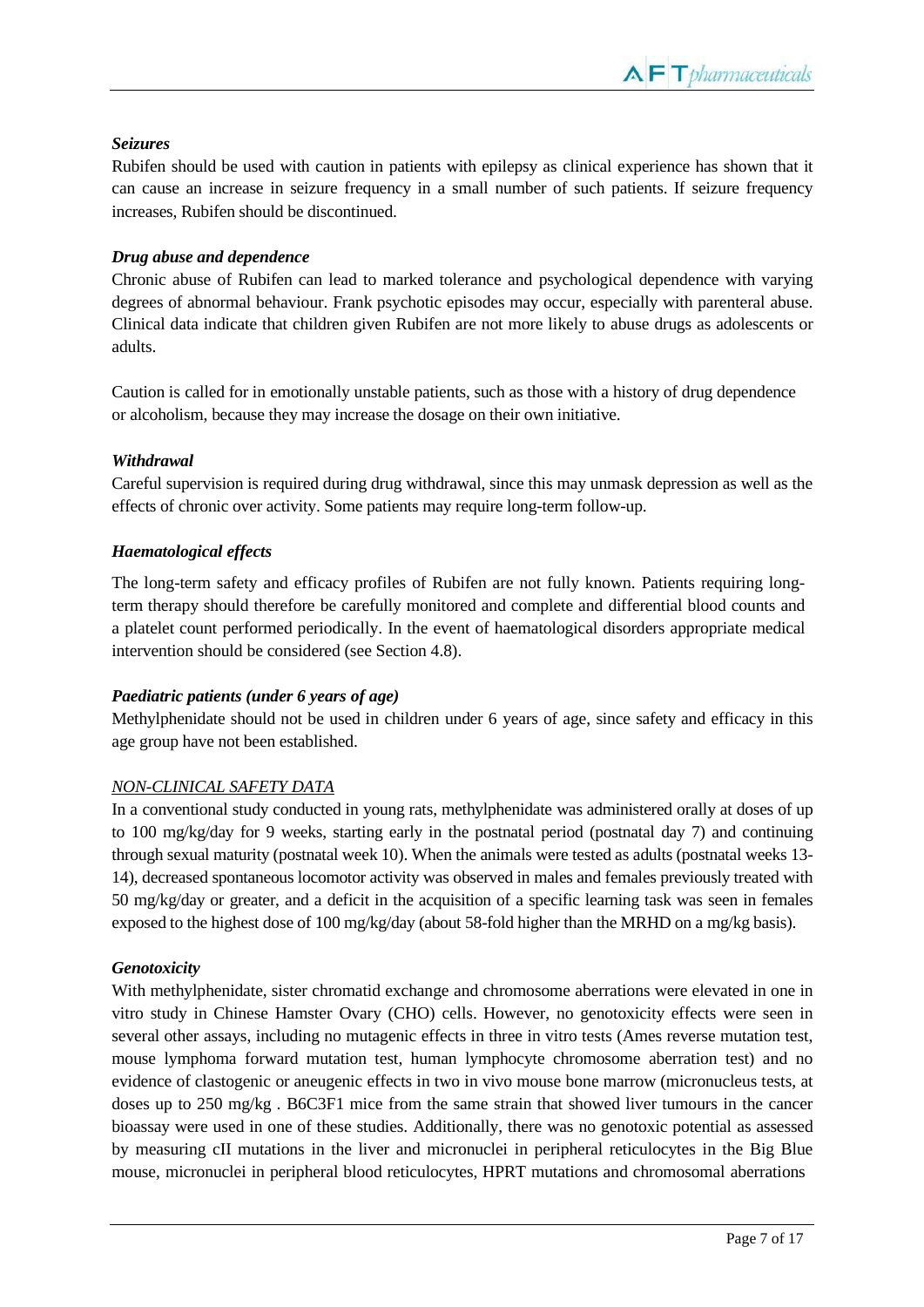in peripheral blood lymphocytes of rhesus monkeys. Pig A locus mutations in adolescent rats, micronucleated reticulocyte frequencies in blood and DNA damage in blood, brain, and liver cells of adult male rats treated for 28 consecutive days, and by measuring micronuclei in mouse peripheral blood erythrocytes.

# *Carcinogenicity*

In a lifetime carcinogenicity study carried out in B6C3F1 mice, methylphenidate caused an increase in hepatocellular adenomas (a benign tumour) and, in males only, an increase in hepatoblastomas (a malignant tumour) at daily doses of approximately 60 mg/kg/day (about 35- fold-higher than the MRHD on a mg/kg basis). Hepatoblastoma is a relatively rare rodent malignant tumor type. There was no overall increase in the number of malignant hepatic tumours. The mouse strain used is particularly sensitive to the development of hepatic tumours. It is thought that hepatoblastomas might be due to nongenotoxic mechanisms such as an increase in hepatic cell proliferation. This is consistent with the increase in liver weights observed in this mouse carcinogenicity study.

Methylphenidate did not cause any increase in tumors in a lifetime carcinogenicity study carried out in F344 rats; the highest dose used was approximately 45 mg/kg/day (about 26-fold higher than the MRHD on a mg/kg basis).

#### **4.5 Interaction with other medicines and other forms of interaction**

#### *Pharmacodynamic interactions*

*Anti-hypertensive drugs* Rubifen may decrease the effectiveness of drugs used to treat hypertension.

#### *Use with drugs that elevate blood pressure*

Rubifen should be used with caution in patients being treated with drugs that elevate blood pressure (see also paragraph on Cerebrovascular Conditions in Section 4.4).

Because of possible hypertensive crisis, Rubifen is contraindicated in patients being treated (currently or within the preceding 2 weeks) with MAO-inhibitors (see Section 4.3).

#### *Use with alcohol*

Alcohol may exacerbate the adverse CNS effects of psychoactive drugs, including Rubifen. It is therefore advisable for patients to abstain from alcohol during treatment.

#### *Use with anaesthetics*

There is a risk of sudden blood pressure and heart rate increase during surgery. If surgery is planned, Rubifen should not be taken on the day of surgery.

# *Use with centrally acting alpha-2 agonists (e.g. clonidine)*

Serious adverse events including sudden death, have been reported in concomitant use with clonidine, although no causality for the combination has been established.

#### *Use with domaminergic drugs*

As an inhibitor of dopamine reuptake, methylphenidate may be associated with pharmacodynamic interactions when co-administered with direct and indirect dopamine agonists (including DOPA and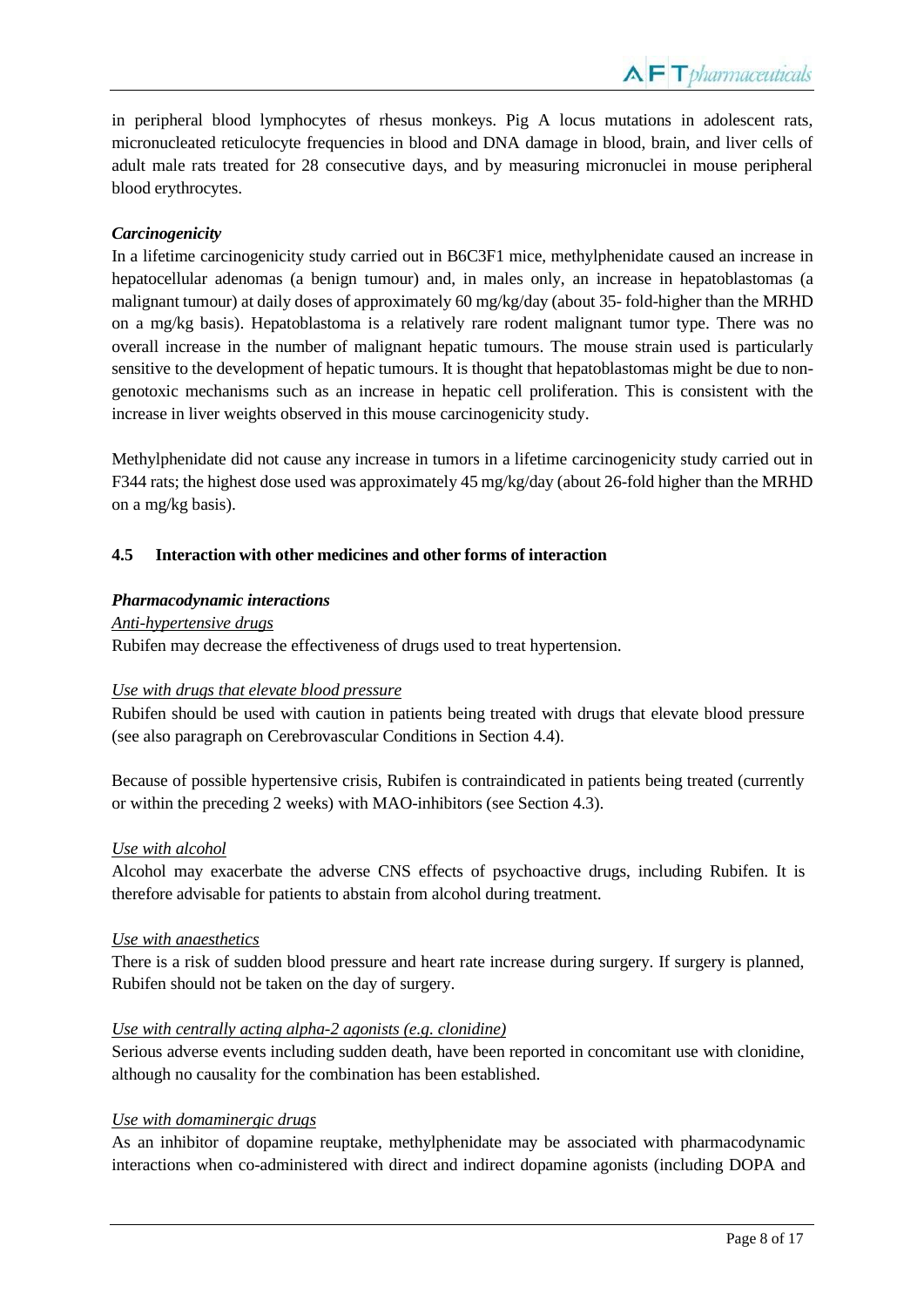tricyclic antidepressants) as well as dopamine antagonists (antipsychotics, e.g. haloperidol). The coadministration of Rubifen with antipsychotics is not recommended because of the counteracting mechanism of action.

#### *Use with serotonergic drugs*

The concomitant use of methylphenidate and serotonergic drugs is not recommended as this may lead to the development of serotonin syndrome (see Section 4.4).

Methylphenidate has been shown to increase extracellular serotonin and norepinephrine and appears to have weak potency in binding serotonin transporter.

#### *Pharmacokinetic interactions*

Methylphenidate is not metabolized by cytochrome P450 to a clinically relevant extent. Inducers or inhibitors of cytochrome P450 are not expected to have any relevant impact on Rubifen pharmacokinetics. Conversely, the d- and l-enantiomers of methylphenidate in Rubifen did not relevantly inhibit cytochrome P450 1A2, 2C8, 2C9, 2C19, 2D6, 2E1 or 3A.

Rubifen co-administration did not increase plasma concentrations of the CYP2D6 substrate desipramine.

Case reports suggested a potential interaction of methylphenidate with coumarin anticoagulants, some anticonvulsants (e.g. phenobarbital, phenytoin, primidone), phenylbutazone, and tricyclic antidepressants but pharmacokinetic interactions were not confirmed when explored at larger sample sizes. The dosage of these drugs might have to be reduced.

An interaction with the anticoagulant ethyl biscoumacetate in 4 subjects was not confirmed in a subsequent study with a larger sample size (n=12).

Other specific drug-drug interaction studies with m have not been performed in vivo.

#### *Drug/Laboratory test*

Methylphenidate may induce false positive laboratory tests for amphetamines, particularly with immunoassays screen test.

#### **4.6 Fertility, pregnancy and lactation**

#### *Women of child-bearing potential*

There are no data to support special recommendation in women of child-bearing potential.

#### *Pregnancy*

There is insufficient experience with use of methylphenidate in pregnant women. Rubifen should not be given to pregnant women unless the potential benefit outweighs the risk to the foetus. Methylphenidate is potentially teratogenic in rabbits (see non-clinical safety data).

#### *Non-clinical safety data*

#### *Reproductive toxicity*

Methylphenidate is considered to be possibly teratogenic in rabbits. Spina bifida with malrotated hind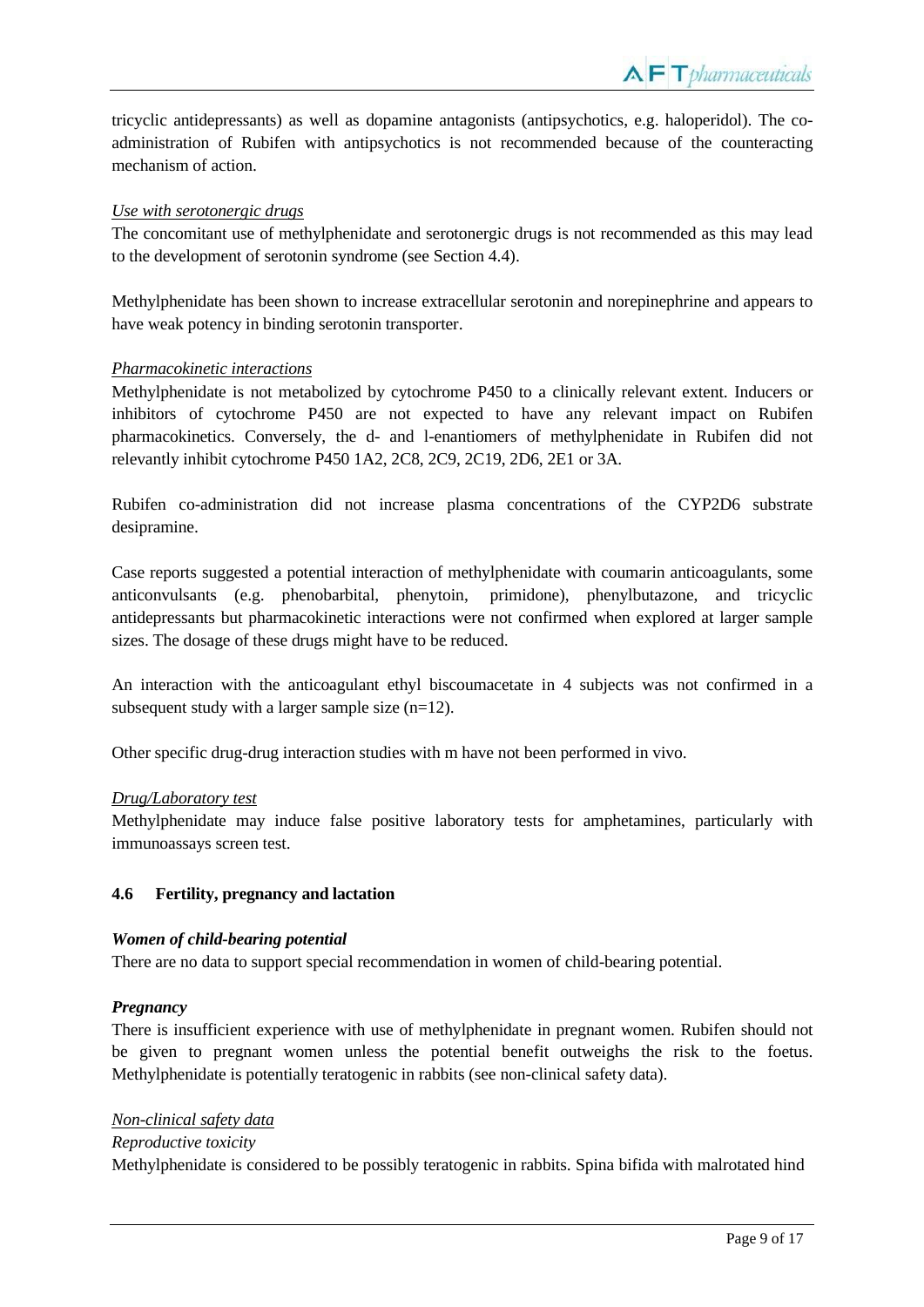limbs was observed in two separate litters at a dose of 200 mg/kg/day. Exposure (AUC) at this dose was approximately 5.1 times higher than the extrapolated exposure at the maximum recommended human dose (MRHD). Exposure at the next lower dose, wherein no spina bifida was found, was 0.7 times the extrapolated exposure at MRHD. A second study was conducted with a high dose of 300 mg/kg, which was considered maternally toxic. No spina bifida was seen, however, in 12 litters (92 foetuses) surviving. Exposure (AUC) at 300 mg/kg was 7.5 times the extrapolated exposure at MRHD.

Methylphenidate is not teratogenic in rats. Development foetal toxicity was noted at a high dose of 75 mg/kg (20.9 times higher than the AUC at MRHD) and consisted of an increase of the instance of foetuses with delayed ossification of the skull and hyoid bones as well as foetuses with short supernumerary ribs.

When methylphenidate was administered to rats throughout pregnancy and lactation at doses of up to 45 mg/kg/day (about 26-fold higher than the MRHD on a mg/kg basis), offspring body weight gain was decreased at the highest dose, but no other effects on postnatal development were observed.

# *Lactation*

Case reports showed that methylphenidate was distributed into breast milk reaching a milk-to-plasma ration of approximately 2.5 (see Section 5.2).

A decision should be made whether to abstain from breast-feeding or to abstain from methylphenidate therapy, taking into account the benefit of breast-feeding to the child and the benefit of therapy to the mother.

It is not known whether the active substance of Rubifen and/or its metabolites pass into breast milk, but for safety reasons, breast-feeding mothers should not use Rubifen.

# *Non-clinical safety data*

When methylphenidate was administered to rats throughout pregnancy and lactation at doses of up to 45 mg/kg/day (about 26-fold higher than the MRHD on a mg/kg basis), offspring body weight gain was decreased at the highest dose, but no other effects on postnatal development were observed.

# *Fertility*

No human data on the effect of methylphenidate on fertility are available. Methylphenidate did not impair fertility in male or female mice.

# *Non-clinical safety data*

Methylphenidate did not impair fertility in male or female mice that were fed diets containing the drug in an 18-week continuous breeding study. The study was conducted over two generations of mice continuously receiving methylphenidate doses of up to 160 mg/kg/day (about 90-fold higher than the MRHD on a mg/kg basis).

# **4.7 Effects on ability to drive and use machines**

Rubifen may cause dizziness, drowsiness, blurred vision, hallucinations or other CNS side effects (see Section 4.8).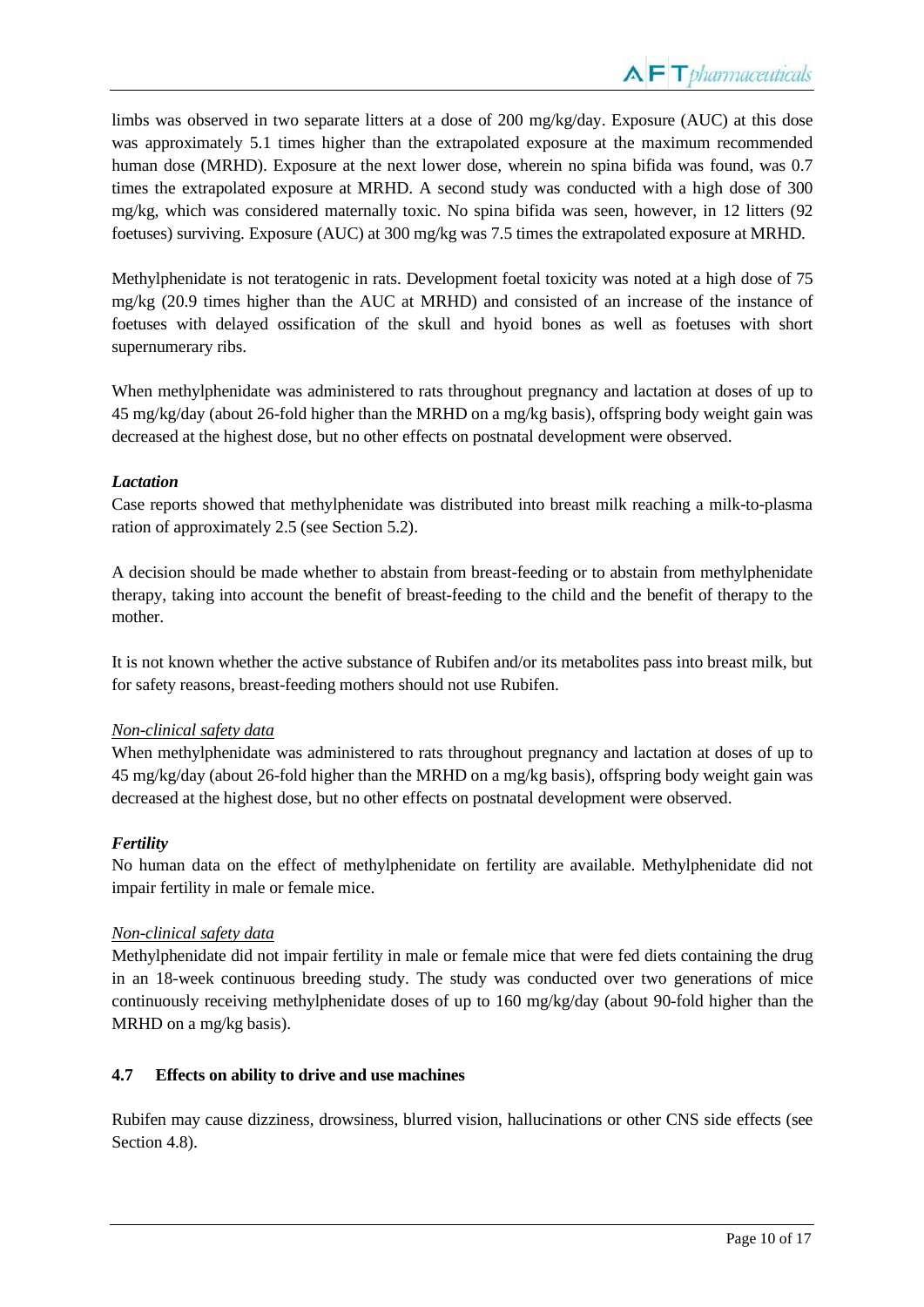Patients experiencing such side effects should refrain from driving, operating machinery, or engaging in other potentially hazardous activities.

### **4.8 Undesirable effects**

Nervousness and insomnia are very common adverse reactions that occur at the beginning of Rubifen treatment but can usually be controlled by reducing the dosage and/or omitting the afternoon or evening dose.

Decreased appetite is also common but usually transient. Abdominal pain, nausea and vomiting are common, usually occur at the beginning of treatment and may be alleviated by concomitant food intake.

#### *Tabulated summary of adverse drug reactions*

The adverse reactions listed below are listed by MedDRA (v15.1) system organ class. Within each organ class, the adverse drug reactions are ranked by frequency, using the following convention: very common ≥ 10%, common ≥ 1% to < 10%; uncommon ≥ 0.1% to < 1%; rare ≥ 0.01% to < 0.1%; very  $r = 0.01\%$ .

| Nasopharyngitis*                                                                  |
|-----------------------------------------------------------------------------------|
|                                                                                   |
| Blood and the lymphatic system disorders<br>Leucopenia, thrombocytopenia, anaemia |
|                                                                                   |
|                                                                                   |
| Hypersensitivity reactions, including angioedema and<br>anaphylaxis               |
|                                                                                   |
| Decreased appetite**                                                              |
| Moderately reduced weight gain during prolonged use in<br>children                |
|                                                                                   |
| Nervousness, insomnia                                                             |
| Bruxism, anxiety*, restlessness*, sleep disorder*, agitation*                     |
| Hyperactivity, psychosis (sometimes with visual and                               |
| tactile hallucinations), transient depressed mood                                 |
|                                                                                   |
| Dyskinesia, tremor*, headache, drowsiness, dizziness                              |
| Convulsions, choreoathetoid movements, tics or                                    |
| exacerbation of existing tics and Tourette's syndrome,                            |
| cerebrovascular disorders including vasculitis, cerebral                          |
| haemorrhages and cerebrovascular accidents                                        |
|                                                                                   |
| Difficulties in visual accommodation, blurred vision                              |
|                                                                                   |
| Tachycardia, palpitation, arrhythmias, changes in blood                           |
| pressure and heart rate (usually an increase)                                     |
|                                                                                   |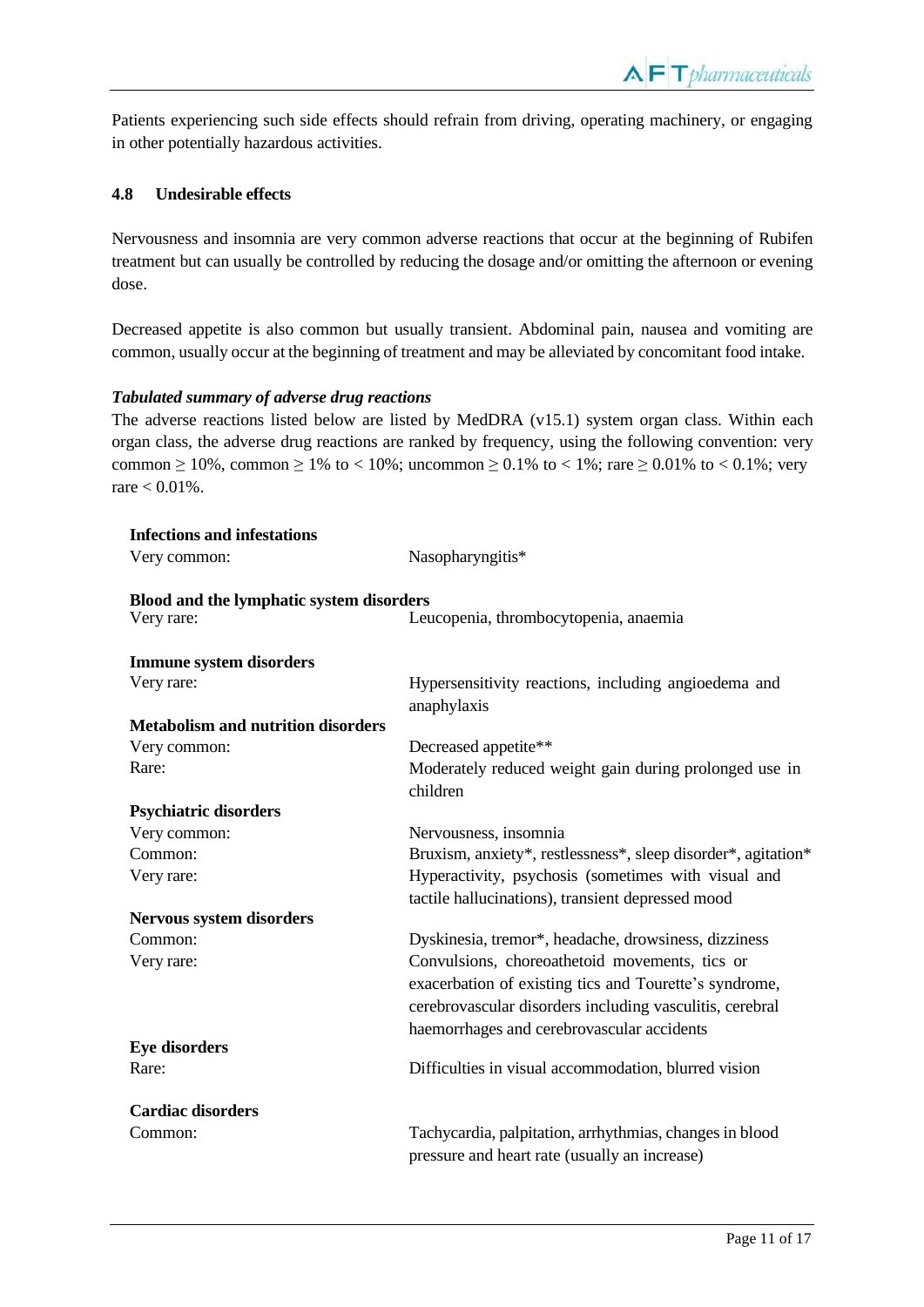| Rare:                                                       | Angina pectoris                                                                                     |  |  |  |
|-------------------------------------------------------------|-----------------------------------------------------------------------------------------------------|--|--|--|
| <b>Respiratory, Thoracic and mediastinal disorders</b>      |                                                                                                     |  |  |  |
| Common:                                                     | $Cough*$                                                                                            |  |  |  |
| <b>Gastrointestinal disorders</b>                           |                                                                                                     |  |  |  |
| Very common:                                                | Nausea**, dry mouth**                                                                               |  |  |  |
| Common:                                                     | Abdominal pain, vomiting, dyspepsia*, toothache*                                                    |  |  |  |
| <b>Hepatobiliary disorders</b>                              |                                                                                                     |  |  |  |
| Very rare:                                                  | Abnormal liver function, ranging from transaminase elevation<br>to hepatic coma                     |  |  |  |
| Skin and subcutaneous tissue disorders                      |                                                                                                     |  |  |  |
| Common:                                                     | Rash, pruritus, urticaria, fever, scalp hair loss,<br>hyperhidrosis*                                |  |  |  |
| Very rare:                                                  | Thrombocytopenic purpura, exfoliative dermatitis, erythema<br>multiforme                            |  |  |  |
| <b>Musculoskeletal and connective tissue disorders</b>      |                                                                                                     |  |  |  |
| Common:                                                     | Arthralgia                                                                                          |  |  |  |
| Very rare:                                                  | Muscle cramps                                                                                       |  |  |  |
| <b>General disorders and administration site conditions</b> |                                                                                                     |  |  |  |
| Common:                                                     | Feeling jittery*                                                                                    |  |  |  |
| Rare:                                                       | Slight growth retardation during prolonged use in<br>children                                       |  |  |  |
| <b>Investigations</b>                                       |                                                                                                     |  |  |  |
| Common:                                                     | Weight decreased*                                                                                   |  |  |  |
|                                                             | ADRs reported from the clinical trial performed with methylphenidate long acting (LA) in adult ADHD |  |  |  |

patients

\*\* The reported frequency of ADRs was based on the frequency observed higher in the adult ADHD clinical study which was higher than that previously reported for children.

Very rare reports of poorly documented neuroleptic malignant syndrome (NMS) have been received. In most of these reports, patients were also receiving other medications. It is uncertain what role methylphenidate played in these cases.

#### *Adverse drug reactions from spontaneous reports and literature cases (frequency not known)*

The following adverse drug reactions have been derived from post-marketing experience with methylphenidate via spontaneous case reports and literature cases. Because these reactions are reported voluntarily from a population of uncertain size, it is not possible to reliably estimate their frequency which is therefore categorized as not known. Adverse drug reactions are listed according to system organ classes in MedDRA. Within each system organ class, ADRs are presented in order of decreasing seriousness.

*Reproductive system and breast disorders* Priapism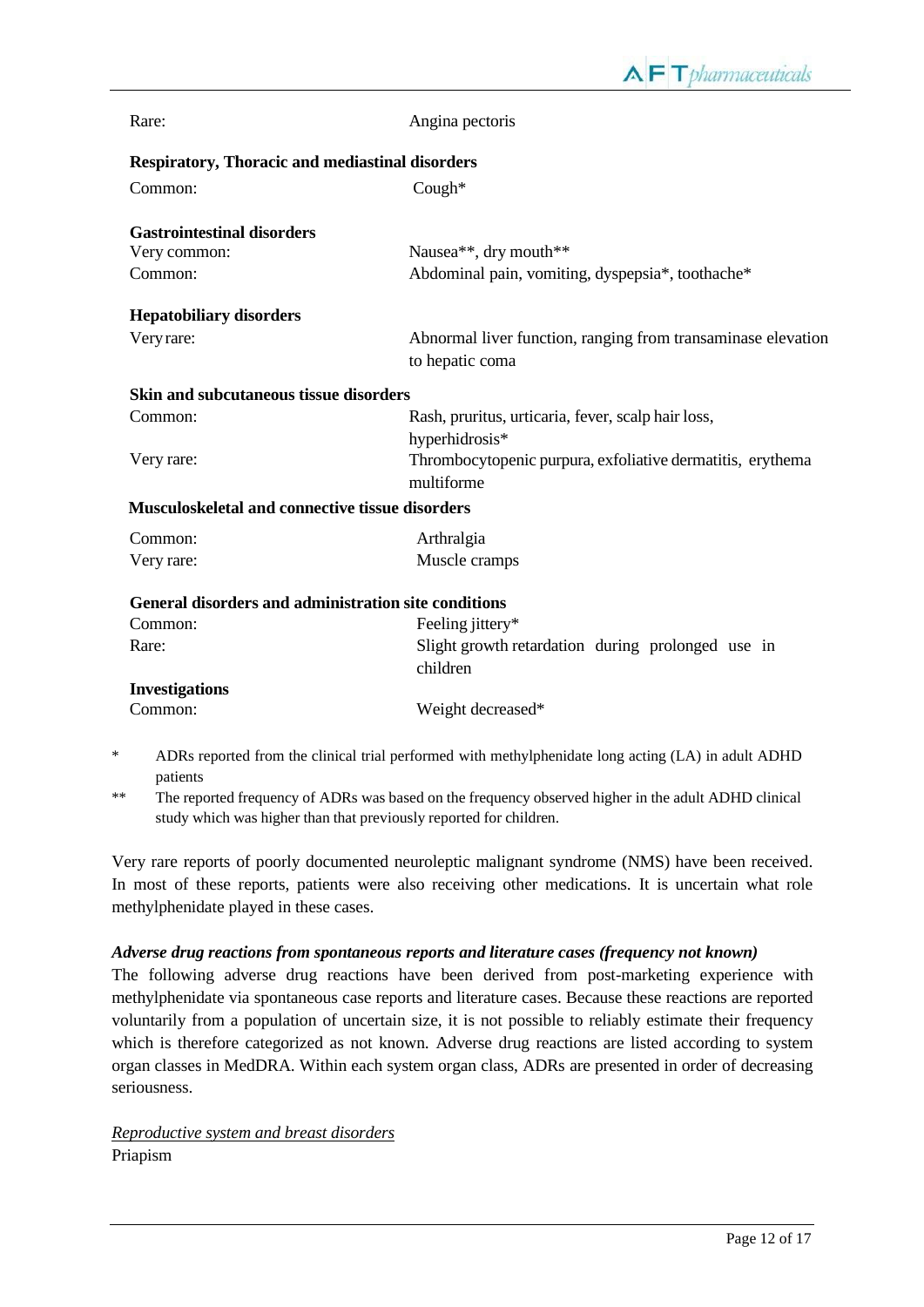

# *Additional adverse reactions reported with other methylphenidate-containing products*

The list below shows adverse reactions that have been reported with methylphenidate-containing products based on clinical studies data and post-market spontaneous reports.

| <b>Blood and lymphatic disorders</b>                           | Pancytopenia                                                                                                                                                                                                                                                                                                                                                                                                                                   |
|----------------------------------------------------------------|------------------------------------------------------------------------------------------------------------------------------------------------------------------------------------------------------------------------------------------------------------------------------------------------------------------------------------------------------------------------------------------------------------------------------------------------|
| <b>Immune system disorders</b>                                 | Hypersensitivity reactions such as auricular swelling                                                                                                                                                                                                                                                                                                                                                                                          |
| <b>Psychiatric disorders</b>                                   | Irritability, aggression, affect lability, abnormal behaviour or<br>thinking, anger, suicidal ideation or attempt (including<br>completed<br>suicide), mood<br>altered,<br>mood<br>swings,<br>hypervigilance, mania, disorientation, libido disorder, apathy,<br>repetitive behaviours, over-focussing, confusional state,<br>dependence. Cases of abuse and dependence have been<br>described, more often with immediate release formulations |
| Nervous system disorders                                       | Reversible ischaemic neurological deficit, migraine                                                                                                                                                                                                                                                                                                                                                                                            |
| <b>Eye disorders</b>                                           | Diplopia, mydriasis, visual disturbance                                                                                                                                                                                                                                                                                                                                                                                                        |
| <b>Cardiac disorders</b>                                       | Cardiac arrest, myocardial infarction                                                                                                                                                                                                                                                                                                                                                                                                          |
| <b>Vascular disorders</b>                                      | Peripheral coldness, Raynaud's phenomenon                                                                                                                                                                                                                                                                                                                                                                                                      |
| Respiratory, thoracic and<br>mediastinal disorders             | Pharyngolaryngeal pain, dyspnoea                                                                                                                                                                                                                                                                                                                                                                                                               |
| <b>Gastrointestinal disorders</b>                              | Diarrhoea, constipation                                                                                                                                                                                                                                                                                                                                                                                                                        |
| <b>Skin and subcutaneous tissue</b><br>disorders               | Angioneurotic oedema, erythema, fixed drug eruption                                                                                                                                                                                                                                                                                                                                                                                            |
| Musculoskeletal, connective<br>tissue and bone disorders       | Myalgia, muscle twitching                                                                                                                                                                                                                                                                                                                                                                                                                      |
| <b>Renal and urinary disorders</b>                             | Haematuria                                                                                                                                                                                                                                                                                                                                                                                                                                     |
| <b>Reproductive system and breast</b><br>disorders             | Gynaecomastia                                                                                                                                                                                                                                                                                                                                                                                                                                  |
| <b>General disorders and</b><br>administration site conditions | Chest pain, fatigue, sudden cardiac death                                                                                                                                                                                                                                                                                                                                                                                                      |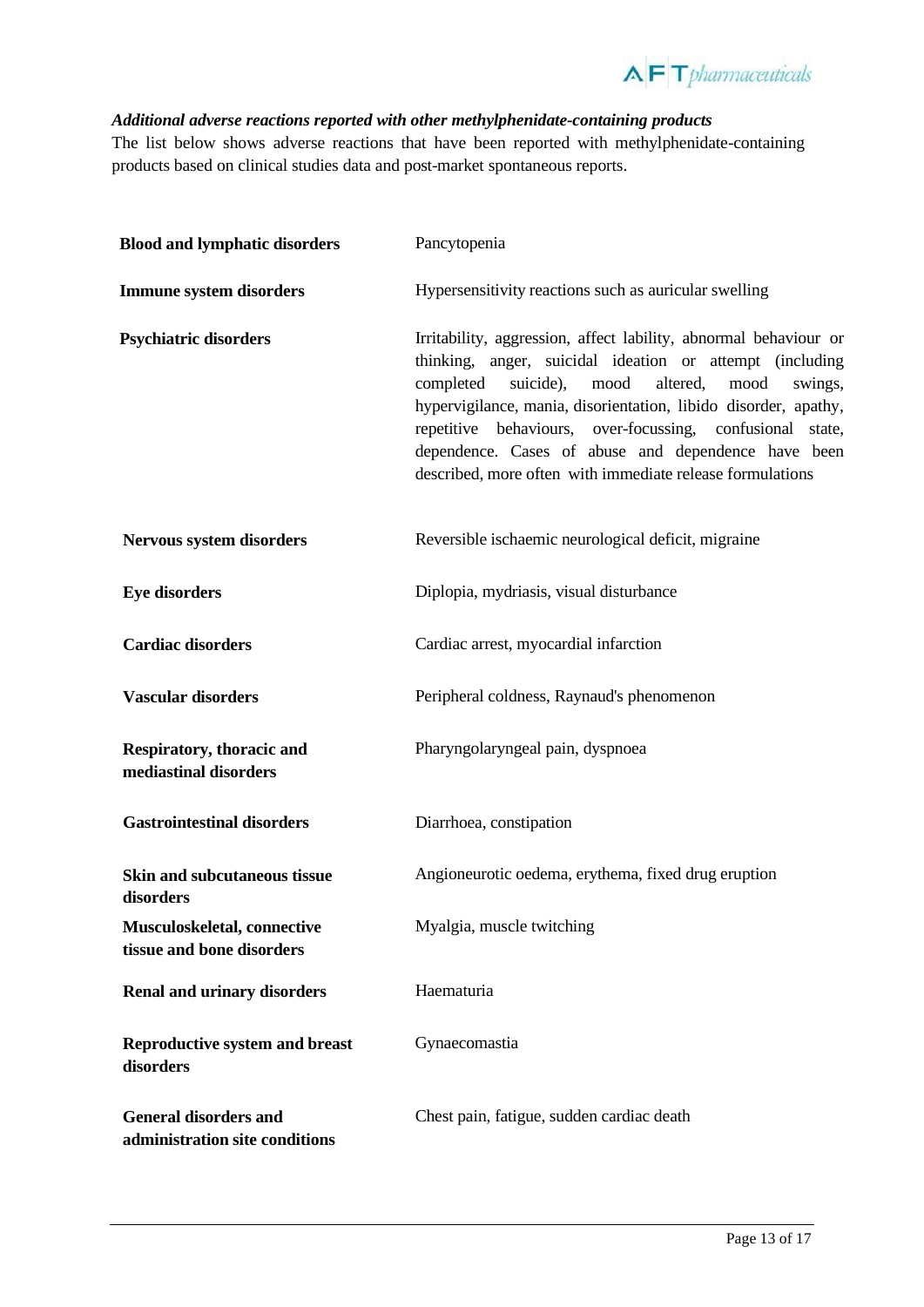

**Investigations** Cardiac murmur

### Reporting of suspected adverse reactions

Reporting suspected adverse reactions after authorisation of the medicine is important. It allows continued monitoring of the benefit/risk balance of the medicine. Healthcare professionals are asked to report any suspected adverse reactions https://nzphvc.otago.ac.nz/reporting/

#### **4.9 Overdose**

#### *Symptoms*

Signs and symptoms of acute overdosage, mainly due to overstimulation of the central and sympathetic nervous systems, may include: vomiting, agitation, tremor, hyperreflexia, muscle twitching, convulsions (possibly followed by coma), euphoria, confusion, hallucinations, delirium, sweating, flushing, headache, hyperpyrexia, tachycardia, palpitation, cardiac arrhythmias, hypertension, mydriasis, dryness of mucous membranes and rhabdomyolysis.

#### *Management*

Management consists in providing supportive measures, and symptomatic treatment of life-threatening events, e.g. hypertensive crisis, cardiac arrhythmias, convulsions. For the most current guidance for treatment of symptoms of overdose, the practitioner should consult a certified Poison Control Centre or current toxicological publication.

Supportive measures include preventing self-injury and protecting the patient from external stimuli that would exacerbate the overstimulation already present. If the overdose is oral and the patient is conscious, the stomach could be evacuated by induction of vomiting, followed by administration of activated charcoal. Airway protected gastric lavage is necessary in hyperactive or unconscious patients, or those with depressed respiration. Intensive care must be provided to maintain adequate circulation and respiratory exchange; external cooling procedures may be required to reduce hyperpyrexia.

The efficacy of peritoneal dialysis or extracorporeal haemodialysis for Rubifen overdosage has not been established. Clinical experience with acute overdosage is limited. Patients who have received doses higher than those recommended should be carefully monitored. In the event of overdose leading to clinically significant hypocalcaemia, reversal may be achieved with supplemental oral calcium and/or an infusion of calcium gluconate.

For advice on the management of overdose please contact the National Poisons Centre on 0800 POISON (0800 764766).

# **5. PHARMACOLOGICAL PROPERTIES**

# **5.1 Pharmacodynamic properties**

Pharmacotherapeutic group: Psychostimulants.

Rubifen is a mild CNS stimulant with more prominent effects on mental than on motor activities. Its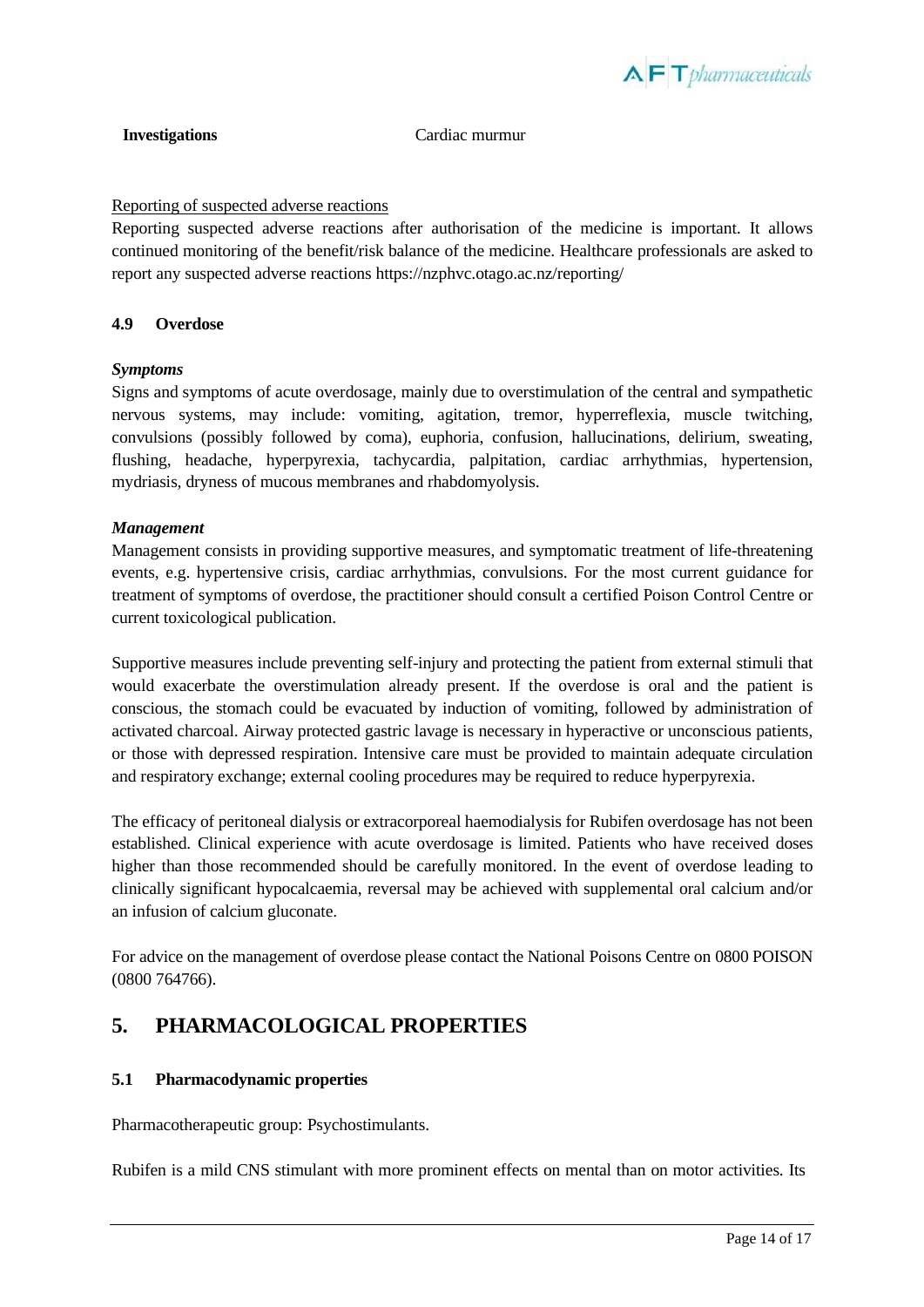$\Lambda$   $\vdash$  T pharmaceuticals

mode of action in humans is not completely understood, but its stimulant effects are thought to be due to an inhibition of dopamine reuptake in the striatum, without triggering the release of dopamine.

The mechanism by which Rubifen exerts its mental and behavioural effects in children is not clearly established, nor is there conclusive evidence showing how these effects relate to the condition of the central nervous system.

# **5.2 Pharmacokinetic properties**

#### *Absorption*

Immediate release tablets: After oral administration the active substance (methylphenidate hydrochloride) is rapidly and almost completely absorbed. Owing to extensive first-pass metabolism its systemic availability is only 30 % (11-51 %) of the dose. Ingestion with food accelerates absorption, but has no effect on the amount absorbed.

Peak plasma concentrations of about 40 nmol/L (11 ng/mL) are reached on average 1-2 hours after administration of 0.30 mg/kg. Peak plasma concentrations vary markedly between patients. The area under the concentration-time curve (AUC) and the peak plasma concentration  $(C_{\text{max}})$  are proportional to the dose.

SR Tablets: in the fasted state, absorption of methylphenidate from Rubifen 20 mg SR tablets is 37 % slower than with the conventional tablets and results in a smaller fluctuation of plasma concentration.  $C_{\text{max}}$  is lower (by 40 %) and is attained later (at 3 hours) but the total amount absorbed (AUC) is the same.

After a high-fat meal, both AUC (by  $25\%$ ) and C<sub>max</sub> (by  $27\%$ ) are significantly higher, although the rate of absorption ( $C_{\text{max}}/AUC$  ratio) remains the same. Time to  $C_{\text{max}}$  ( $T_{\text{max}}$ ) is also slightly faster after a high-fat meal (median  $T_{\text{max}} = 2.5$  hrs.) as compared to without food (median  $T_{\text{max}} = 3$  hrs.). As with immediate release tablets, there is considerable variation in plasma methylphenidate concentrations between patients.

# *Distribution*

In blood, methylphenidate and its metabolites are distributed between plasma (57 %) and erythrocytes (43 %). Binding to plasma proteins is low (10-33 %). The apparent distribution volume is about 13.1 L/kg.

Methylphenidate excretion into breast milk has been noted in two case reports, where the calculated relative infant dose was  $\leq 0.2$  % of the weight adjusted maternal dose. Adverse events were not noted in either infant (6 months of age and 11 months of age).

# *Biotransformation*

Biotransformation of methylphenidate is rapid and extensive. Peak plasma concentrations of the main, de-esterified metabolite  $\alpha$ -phenyl-2-piperidine acetic acid are attained about 2 hours after administration and are 30-50 times higher than those of the unchanged substance. The half-life of α-phenyl-2 piperidine acetic acid is about twice that of methylphenidate, and its mean systemic clearance is 0.17 L/h/kg. Only small amounts of hydroxylated metabolites (e.g. hydroxymethylphenidate and hydroxyritalinic acid) are detectable. Therapeutic activity seems to be principally due to the parent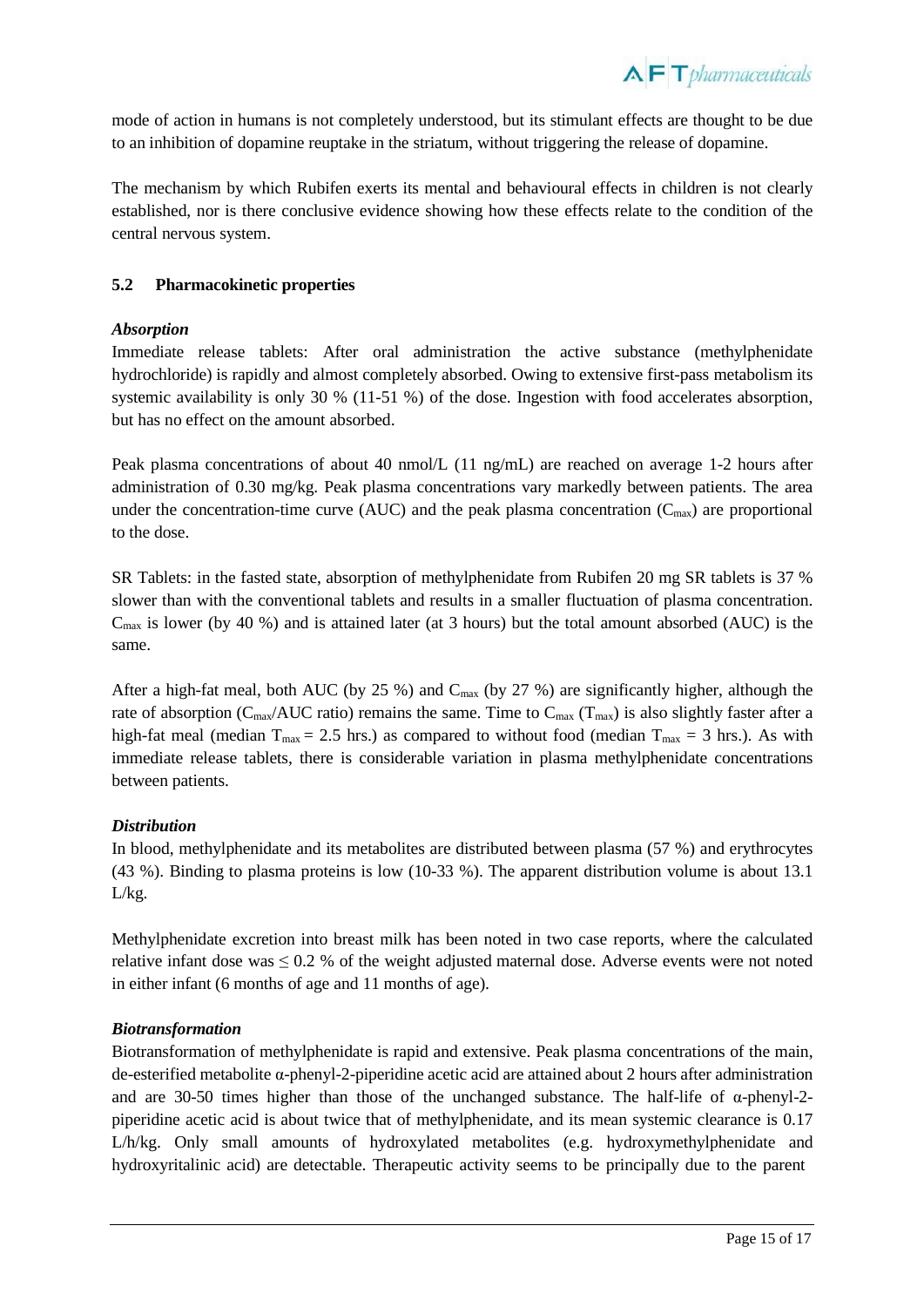

compound.

### *Elimination*

Methylphenidate is eliminated from the plasma with a mean half-life of 2 hours. The apparent mean systemic clearance is 10 L/h/kg. After oral administration, 78-97 % of the dose is excreted in the urine and 1-3 % in the faeces in the form of metabolites within 48-96 hours. Only small quantities  $\langle$ 1 %) of unchanged methylphenidate appear in the urine. Most of the dose is excreted in the urine as α-phenyl-2-piperidine acetic acid (60-86 %).

The elimination half-life and the cumulative urinary excretion of  $\alpha$ -phenyl-2-piperidine acetic acid are not significantly different for SR tablets. Hence, in the fasted state, the total amount absorbed from one SR tablet and 20 mg in conventional tablet form is equal.

#### *Special Populations*

There are no apparent differences in the pharmacokinetics of methylphenidate between hyperactive children and healthy adult volunteers.

Elimination data from patients with normal renal function suggest that renal excretion of unchanged methylphenidate would hardly be diminished in the presence of impaired renal function. However, renal excretion of the metabolite α-phenyl-2-piperidine acetic acid may be reduced.

#### **5.3 Preclinical safety data**

Not applicable.

# **6. PHARMACEUTICAL PARTICULARS**

#### **6.1 List of excipients**

Rubifen (5 mg, 10 mg and 20 mg) contains calcium hydrogen phosphate dehydrate magnesium stearate, maize starch, and microcrystalline cellulose.

Rubifen SR (20 mg) contains cetyl alcohol, ethylcellulose, lactose, magnesium stearate, and opadry white Y-1-7000.

#### **6.2 Incompatibilities**

None known.

#### **6.3 Shelf life**

Rubifen (5 mg, 10 mg and 20 mg): 24 months.

Rubifen SR (20 mg): 36 month.